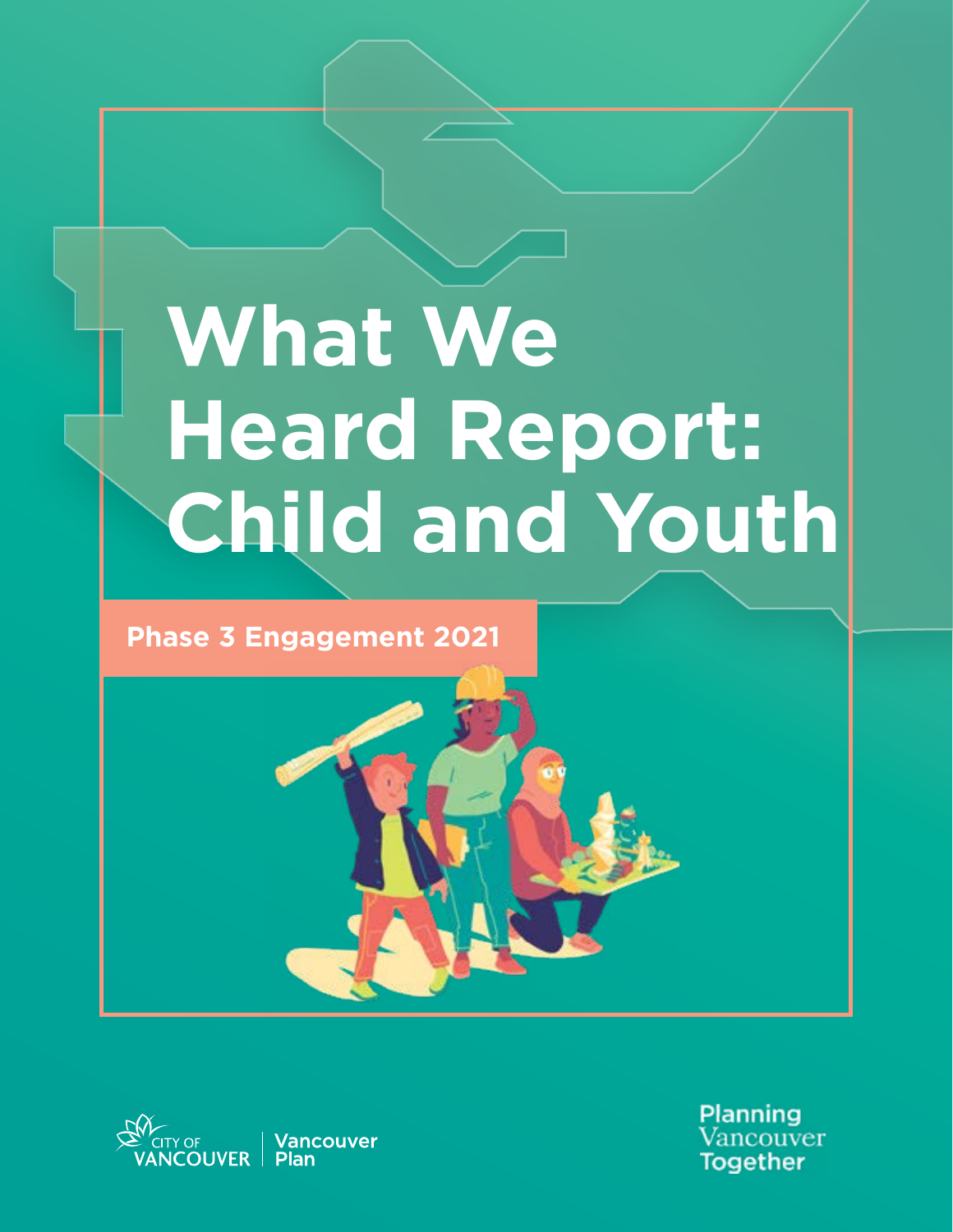# **Acknowledging the unceded homelands of the Musqueam, Squamish and Tsleil-Waututh Nations**

This place is the unceded and ancestral homelands of the hangeminam and Skwxkwú7mesh speaking peoples, the x<sup>w</sup>maθk<sup>w</sup>ayam (Musqueam), Skwxkwú7mesh (Squamish) and səlilwətaɬ (Tsleil-Waututh) Nations (MST), and has been traditionally stewarded by them since time immemorial. These lands continue to be occupied by settlers, and Indigenous peoples face ongoing dispossession and colonial violence. Despite systematic and institutional efforts to eradicate their communities and cultures, the resilience, strength, and wisdom of MST have allowed them to revitalize their languages and cultures, and exercise sovereignty over their lands.

Recognizing the lives, cultures, languages, and peoples of this land, the process of Planning Vancouver Together seeks to build on our commitment as a City of Reconciliation. Through the Vancouver Plan, we hope to strengthen reciprocal relationships with each of the three host Nations to ensure we move forward together toward a city truly worthy of this amazing place. Settler Vancouver residents have a responsibility to the host Nations and the Indigenous peoples that have stewarded these lands to tangible actions and a commitment to reconciliation through decolonization.

Date of Engagement: October 25 to December 3, 2021 Project Email: [planningtogether@vancouver.ca](mailto:planningtogether%40vancouver.ca?subject=) Young Planners Program email: [Stina.Hanson@vancouver.ca](mailto:Stina.Hanson%40vancouver.ca?subject=) Young Planners Program website: [www.vancouverplan.ca/youngplanners](http://www.vancouverplan.ca/youngplanners)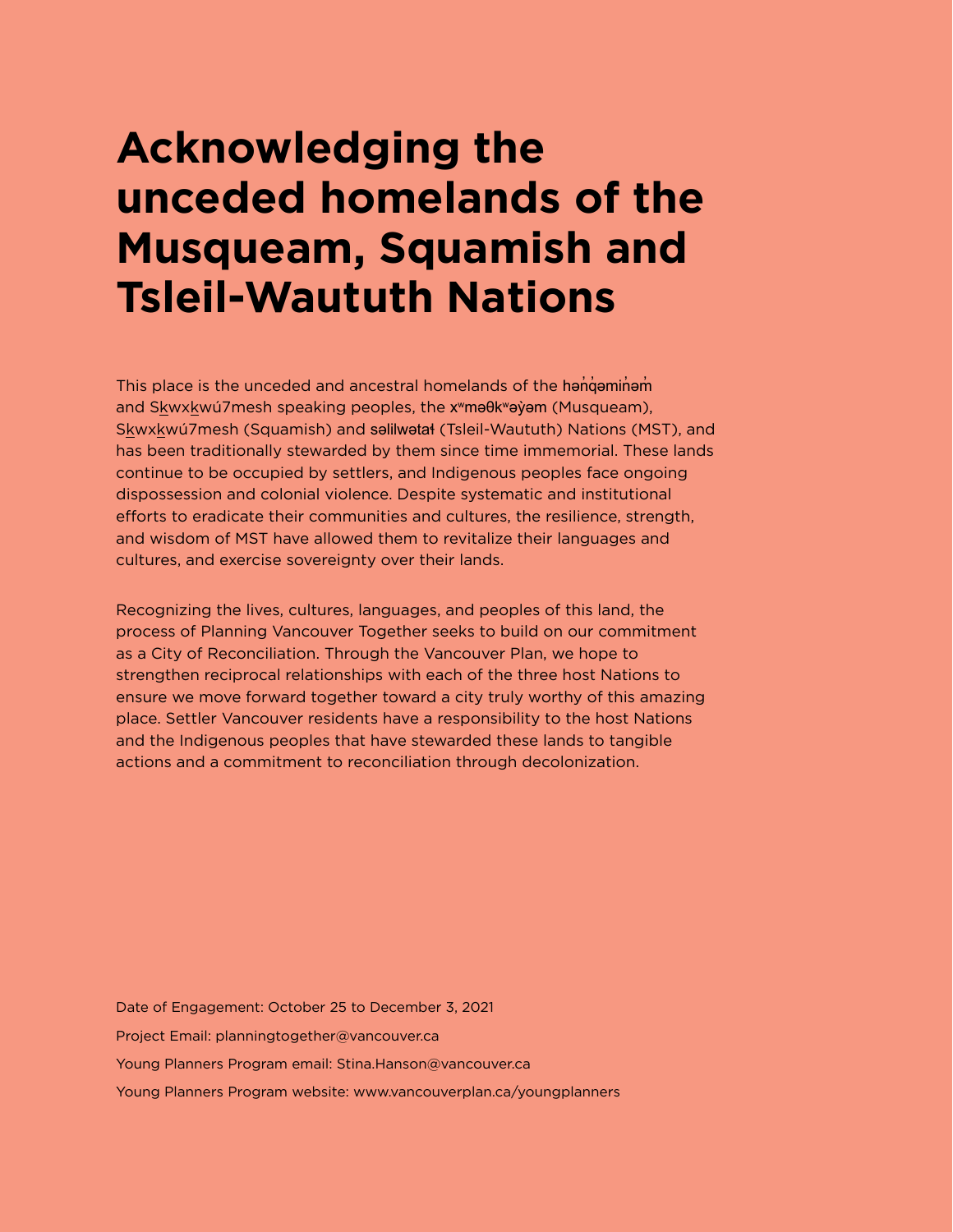



# **1. Executive Summary**

# **1.1 Introduction**

From its launch in 2019 the Vancouver Plan public engagement program has been structured to prioritize and advance equity through the development of activities specifically targeted to equity-denied communities, which includes children and youth.

As part of Phase 3, Emerging Directions - Three Foundational Principles, Three Big Ideas, Three Areas of Change, the City developed a specialized program of engagement for children and youth and related stakeholder groups. Activities built on the relationships, activities, and resources developed with these "young planners" in Phases 1 and 2. Through this multi-faceted program City staff recorded 782 engagement interactions in Phase 3.

Age-appropriate activities included:

- Youth survey (276 participants)
- 13 Youth workshops (248 participants)
- Young Planners Design Studio supported by youth facilitators paired with an architect or urban designer (33 participants)
- Post-secondary partnership events with students at City Studio/SFU and UBC CAPACity (105 participants)
- Additional information sessions and updates (120 Participants)
- Youth-focused educational portal with information on the planning process (550 video views)

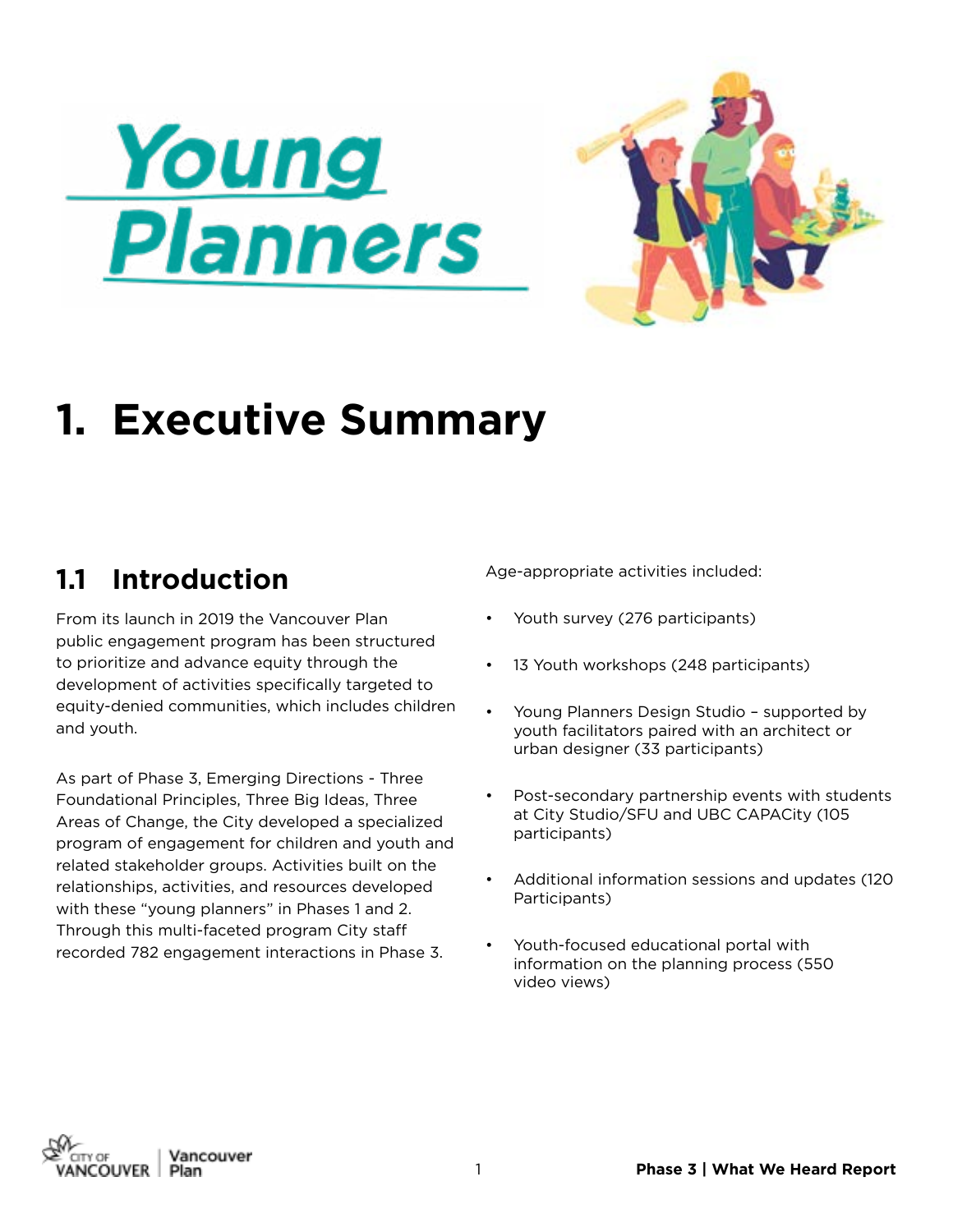Combined, these provided Vancouver's youngest residents a range of opportunities to discuss the three Big Ideas and provide their preferences for how growth and change should be directed in the three Areas of Change.

Other related activities involved stakeholder meetings with key partners and collaborators, including representatives from Community Centres and Neighbourhood Houses, the Vancouver School Board, post-secondary institutions, and a longer workshop on emerging policy directions with the City's Children, Youth and Families Advisory Committee.1

Engagement activities were designed to incorporate questions (or age-friendly variants thereof) drawn from the City's broader Phase 3 program. This gave children and youth the opportunity to consider the same larger questions about the future of Vancouver as other participants. Owing to their format, each activity covered Phase 3 subject matter in different ways. The youth survey invited feedback on Key Priorities, the Big Ideas and Areas of Change, while the workshops, Design Studio and post-secondary partnerships focused mostly on Areas of Change (while also encouraging survey participation).

The following is a synopsis of key findings on Key Priorities, the three Big Ideas and three Areas of Change, comprised of input from all child and youth engagement activities. Section 2 of this report includes detailed results for each activity. Additional information about Phase 3 Public Engagement is available at vancouverplan.ca.

#### **Phase 3: Child and Youth Engagement Key Findings**

## **Key Priorities (Youth Survey Responses):**

Drawing on the same list as found in Question 1 of the main survey, youth survey respondents were invited to rank their top priorities for the Vancouver Plan. The following results are based on the number of times each was ranked as most important or second most important.

 *1 As with earlier Vancouver Plan work, this phase was supported by a range of partnerships including Community Centre and Youth Worker collaborations, Neighbourhood Houses, the Vancouver School Board and CityStudio. Additionally, the City's Children, Youth and Families Advisory Committee participated in three sessions where they provided input on the overall youth engagement program and a working session on the emerging policy directions.* 







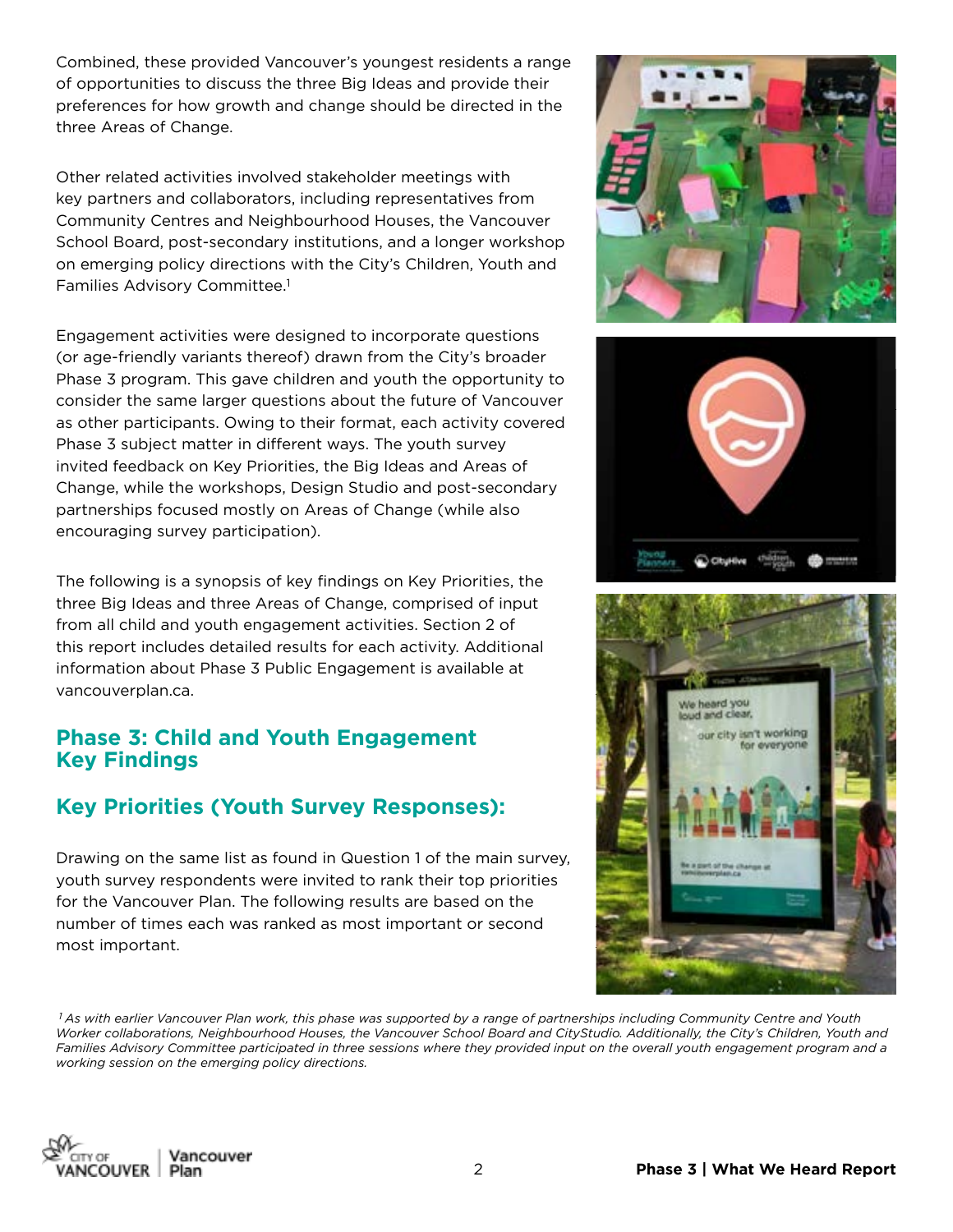- Add Affordable Rental housing in neighbourhoods all across the city (46%) 1.
- 2. Protect the Environment and Natural Spaces (36%)
- 3. Reduce Vancouver's Carbon Footprint (26%)
- Create streets for people where it's easy and safe to walk, bike and roll (17%) 4.
- 5. Add 'Missing Middle' housing like duplexes, townhouses, and low-rise apartment buildings in neighbourhoods all across the city (13%)
- 6. Provide shops, services, and things to do in more neighbourhoods across the city (12%)
- 7. Protect small, locally-owned businesses (9%)
- Help more people access nature and parks by increasing these spaces all across the city (7%) 8.
- 9. Create spaces for new jobs like office buildings and manufacturing plants (6%)
- 9. Retain neighbourhood character and identity (or the look and feel of the streets and buildings) (6%)
- 9. Provide for childcare in more neighbourhoods all across the city (6%)
- 12. Provide arts, entertainment and cultural spaces in more neighbourhoods across the city (5%)

#### **Three Big Ideas (Survey Responses):**

Survey respondents were provided an opportunity to share their thoughts on a series of questions on the three Big Ideas that had been adapted from the main Vancouver Plan survey.

#### **Big Idea 1: Equitable Housing and Complete Neighbourhoods**

Participants were invited to share their perspective on the types of housing that might be appropriate in neighbourhoods, their level of support for higher buildings for rental or non-market housing, and the elements and amenities that they felt would make their neighbourhoods more complete.

Through their feedback, respondents indicated a desire to see a variety of different housing types allowed in neighbourhoods across the city, with roughly equal levels of support (61%-62%) for Townhouses and Multiplexes, Mid-rise Apartments, and Single Detached Dwellings and Duplexes. Similar levels of support were also noted for Mixed-Use Apartments (a choice not available on the main survey) (63%).

Survey responses also indicated high levels of agreement (75% combined somewhat agree and strongly agree) with the statement that "Vancouver should create more affordable housing (rental and non-market housing units) by allowing for taller buildings with more housing units in all neighbourhoods across the city."

Participants were further invited to identify the sorts of shops, services and amenities that they wanted to see in their neighbourhood. Of these, the top five most popular responses were Grocery Stores (69%), Places to eat or drink (68%), Access to transit (62%), Public spaces (60%), and Safe paths for walking and biking (58%).

#### **Big Idea 2: An Economy that Works for All**

One survey question discussed the protection and intensification of industrial lands and job-creating uses. Participants were asked if Vancouver should "keep these areas for jobs and/or try to develop even more kinds of industries and jobs on them." 58% of respondents somewhat or strongly agreed with this statement, while approximately a third (32%) of respondents indicated that they were neutral.

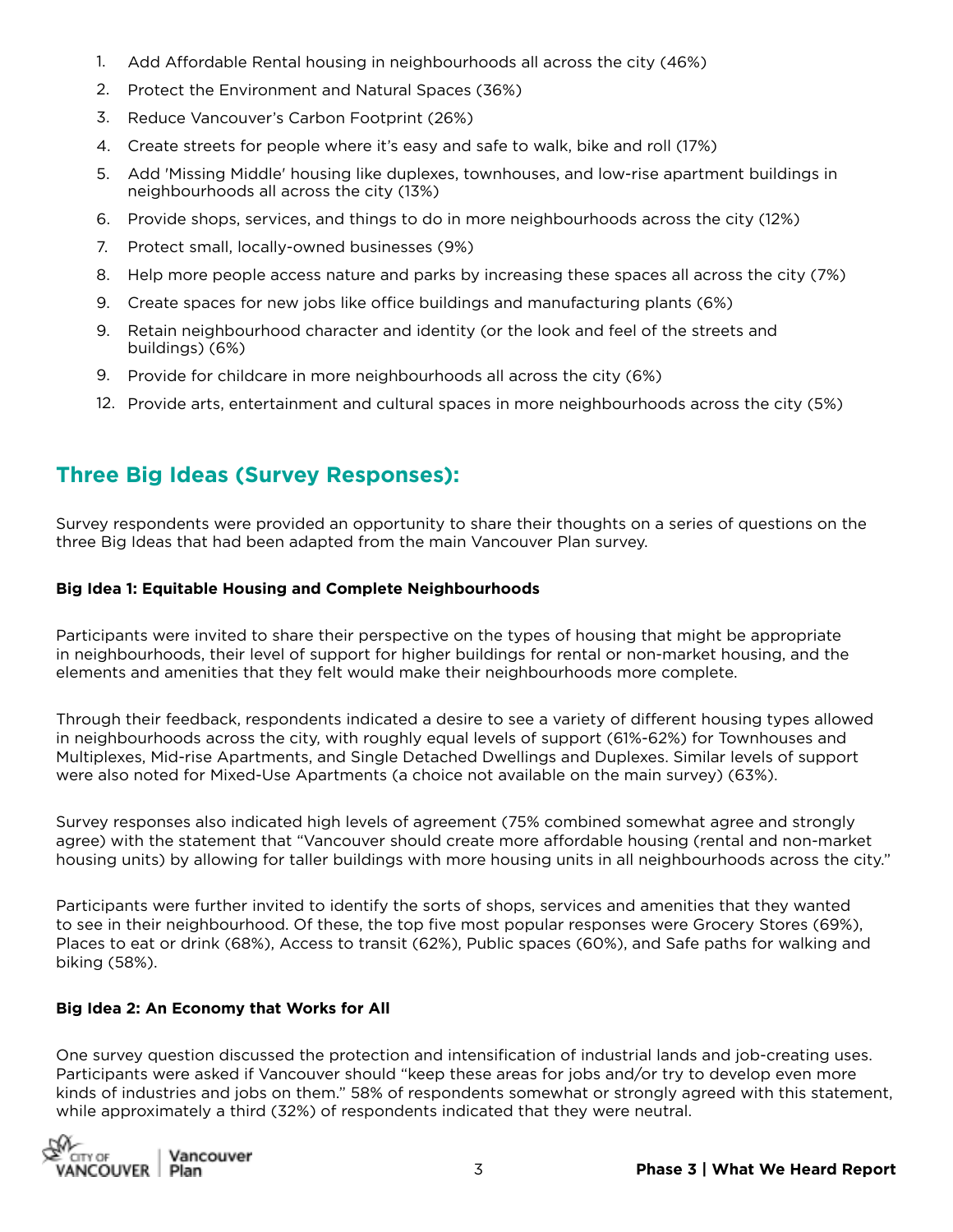#### **Big Idea 3: Climate Protection and Restored Ecosystems**

Survey participants were asked three questions related to the last of the three Big Ideas: These provided respondents an opportunity to weigh in on several topics: how they want to move through their neighbourhoods, the use of environmentally friendly construction materials and the protection of environmentally sensitive areas.

- 84% of respondents somewhat or strongly agreed that "Vancouver needs to make it easier and safer to walk, bike, roll, or take transit in my neighbourhood;"
- 80% agreed that "Vancouver should make everyone use environmentally-friendly construction methods and materials in new buildings and renovations of older buildings;"
- 94% agreed that "Vancouver should protect important natural spaces like shorelines, floodplains and sensitive habitats that support birds, animals, and fish, from new development and buildings."

#### **Three Areas of Change (Survey, Workshop, Studio & Post-Secondary Partnership Responses):**

Participants in all youth engagement activities had a chance to share their perspectives on the three identified Areas of Change (Rapid Transit Neighbourhoods, Neighbourhood Shopping Areas, and Residential Areas). The following summarizes key findings for each area, drawn from across these different activities.

#### **Areas of Change - Rapid Transit Neighbourhoods**

Youth participants were provided a number of means to provide input on future growth and change around Rapid Transit Neighbourhoods – areas within a 10 minute walk/roll of a rapid transit station or corridor.

• Survey respondents were asked to share their perspectives on the type of growth they preferred – fewer high-rise buildings close to the station/corridor, more low/mid-rise buildings spread further out from the station, or a mix of both.2 Most participants (55%) preferred a mix of both focused and spread out density. An additional 20% preferred only focused density, while 13% preferred only spread out density.





*2 This approach modified the main survey to provide a "middle" option.*



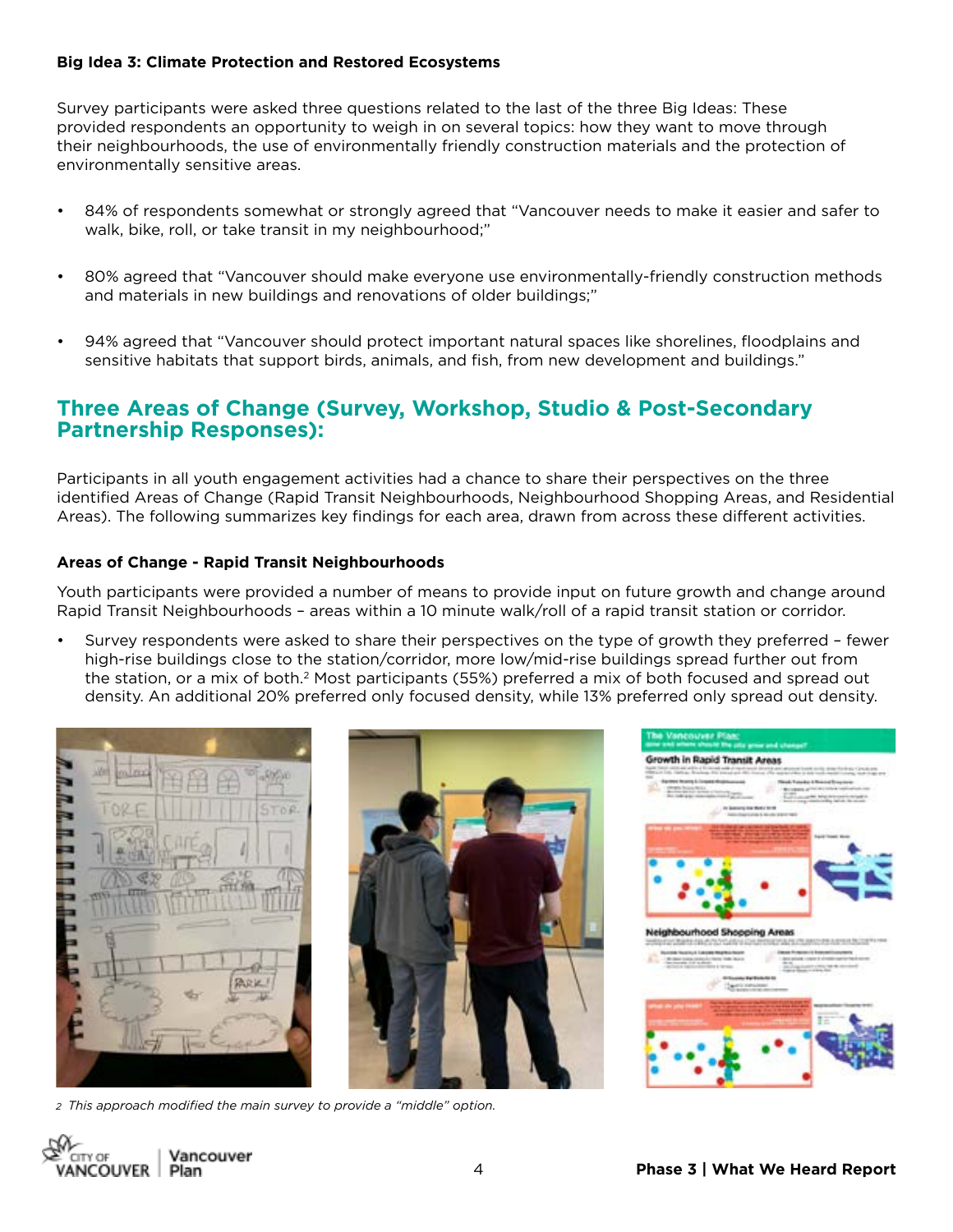• Workshop attendees participated in a version of this question that featured a "dotmocracy" poll, using sticky dots to indicate for their preferred approach. Here, there was no distinction between the top choices with "Mix of both" and "Focused density" each garnering 37% support. "Spread-out density" received 26% of the sticky dot votes.

Participants in the Design Studio identified several additional considerations they felt were important for future Rapid Transit Neigbourhoods:

- Accessibility should be a key organizing principle in this area, including physical access to transit stations, as well as principles of universal design throughout station areas and their surroundings;
- Design must integrate housing (including modular housing), shops and services, and parks and natural spaces within station areas.
- Amenities and public space designs should be youth-friendly.

#### **Areas of Change – Neighbourhood Shopping Areas**

Engagement participants were invited to share their thoughts on growth and change in Neighbourhood Shopping Areas, and the surrounding residential neighbourhoods.

- 68% of survey respondents agreed that Vancouver needs "to add different types of housing options to our Neighbourhood Shopping Areas;"
- Survey respondents were asked to select the types of housing they would like to see in and around Neighbourhood Shopping Areas. Mid-Rise Apartments (60%), Low-Rise Apartments (53%), and Townhouses and Multiplexes (51%) were the most popular choices;
- Workshop participants were able to indicate their degree of support for how growth should take place in shopping areas – with fewer taller buildings closer to shopping areas, more spread out low-rise buildings further into the surrounding area, or both. Responses to a dotmocracy poll on this question showed that "Focused" density was the most popular choice (43% support), followed by "Both focused and spread out" density (34% support). "Spread-Out Density" was the least popular option (23% support).

Design Studio participants identified three important considerations for future Neighbourhood Shopping areas:

- The City should enable people to take advantage of the unique opportunities in these areas including activating laneways, adding greenspace to rooftops and developing the basements of buildings;
- Design principles and elements should include varied building heights, streetscapes that feature covered seating, street trees, Indigenous plants and gardens, and public washrooms;
- Commercial spaces should be used to support sustainable, local businesses and new mixed-use buildings should combine retail, office and residential uses.

#### **Areas of Change – Low Density Residential Areas**

Youth participants also provided feedback on opportunities for growth and change in low density residential areas.

- 68% of survey respondent agreed that Vancouver needs "more shops, services and amenities in our lowdensity residential neighbourhoods;"
- 69% of respondents to the survey agreed that "Vancouver needs more housing choices within its lowdensity residential neighbourhoods." In the youth workshops, this same question received 79% support through the "dotmocracy" poll;
- Survey respondents were invited to select the types of housing they felt would be acceptable in low density neighbourhoods. Of the choices available, Townhouses and Multiplexes (67%), Single Detached Dwellings and Duplexes (63%), and Low-Rise Apartments (59%) were the most popular.

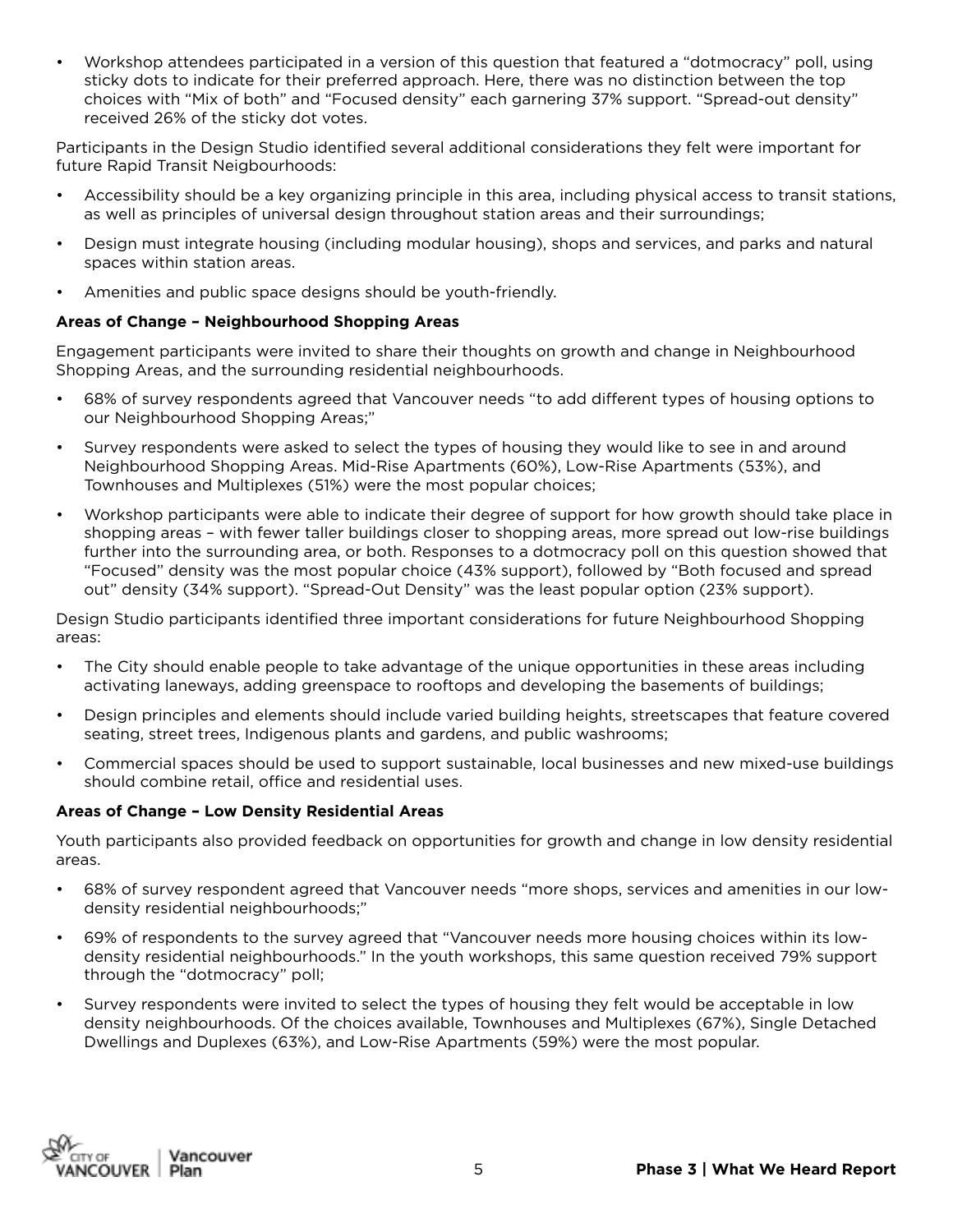

# **2. Child and Youth Engagement Activities and Results - By Activity Type**

# **2.1 Youth Workshops**

Phase 3 included 13 youth-focused workshops with 248 participants. The Vancouver Plan partnered with Community Centres, and Neighbourhood Houses to deliver these in-person sessions<sup>3</sup>, with youth staff at partner organizations providing important logistical and operational support. Workshop partners included groups that have been involved in process from the start of Phase 1 and others that were new to the process in Phase 3. Engagement partners were:

- Trout Lake Community Centre Youth Council
- Hastings Community Centre Youth Council
- Marpole-Oakridge Community Centre Youth Council
- Parks Board City-Wide Youth Council
- False Creek Community Centre Youth Council
- 
- Douglas Park Community Centre Youth Council

• West End Community Centre Youth Council

- Mount Pleasant Community Centre Junior and Senior Youth Council
- Cedar Cottage Neighbourhood House
- South Vancouver Neighbourhood House
- Kitsilano Community Centre Youth Council

*3 Child and Youth programming is designated as an essential service which has allowed in-person activities to continue throughout the COVID-19 pandemic.* 

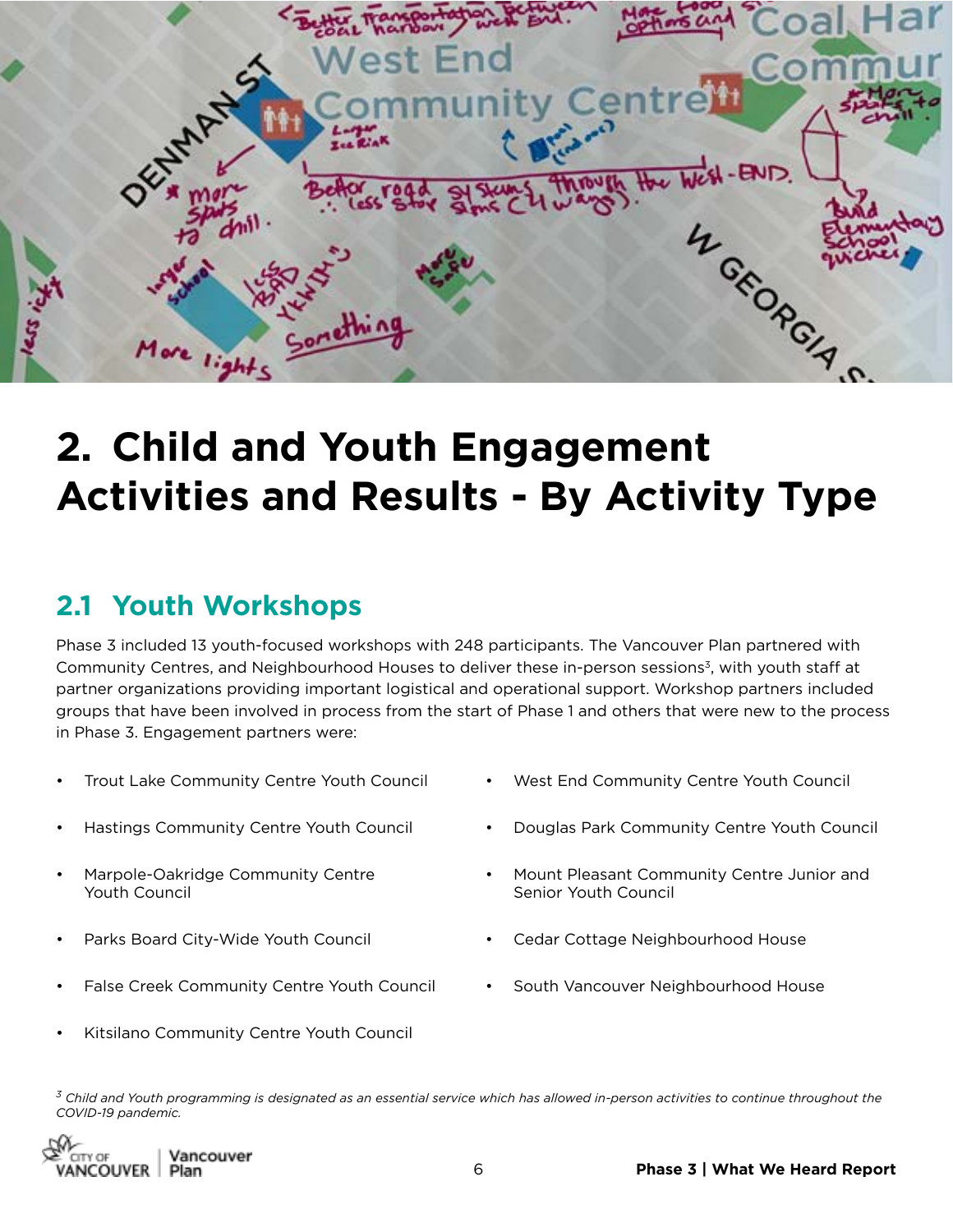The workshop included an introduction to the Vancouver Plan and Phase 3, including the three Foundational Principles (Reconciliation, Equity, Resilience), three Big Ideas (Equitable Housing and Complete Neighbourhoods; An Economy that Works for All; Climate Protection and Restored Ecosystems), and the three identified Areas of Change (Rapid Transit Neighbourhoods, Neighbourhood Shopping Areas, Low Density Residential Areas)4.

Workshop activities included:

- An individual dotmocracy activity on the Areas of Change;
- A group design activity combining the three Big Ideas and the Areas of Change;
- Time for each participant to take the Phase 3 Youth Survey (time-permitting).

The dotmocracy activity allowed workshop participants to use sticky dots to indicate their degree of support for how growth should take place in each Area of Change. For Rapid Transit Neighbourhoods and Neighbourhood Shopping Areas, participants were asked if they supported "focused density" with fewer high-rise buildings located closer to the station or the shopping area, "spread out density" with more spread out lowrise buildings further into the neighbourhood surrounding the station or shopping areas, or a combination of both5. For Low Density Residential Areas participants were asked if they agreed with the statement "Vancouver needs more housing choices in its lower-density residential neighbourhoods."

Results of this exercise show:

- For Rapid Transit Neighbourhoods there was no distinction between the top choices with "Mix of both" and "Focused density" each garnering 37% support. "Spread out density" received 26% of the sticky dot votes.
- For Neighbourhood Shopping Areas the mostsupported growth option was "Focused density" with 43% followed by "Mix of both" with 34%. "Spread out density" was the least popular option with 23% support.



*"Official Urban Design Sketchbook"*



*Phase 3 Youth Workshops*

*4 For organizations new to the Vancouver Plan, the session introduction included additional information about the Vancouver Plan, results from previous phases of engagement and a neighbourhood drawing activity. The drawing activity incorporated the "Official Urban Design Sketchbook", a customized sketchbook that has been part of the Vancouver Plan child and youth engagement program since Phase 1. Over 700 sketchbooks have been distributed to workshop participants so far.*

*5 Previous phases of youth engagement identified strong preferences for the co-location of facilities and the combination of a range of housing types in a single area. Given these previous results, the decision was made to give children and youth the option of selecting both types of development for these workshop activities and in the Youth Survey.*

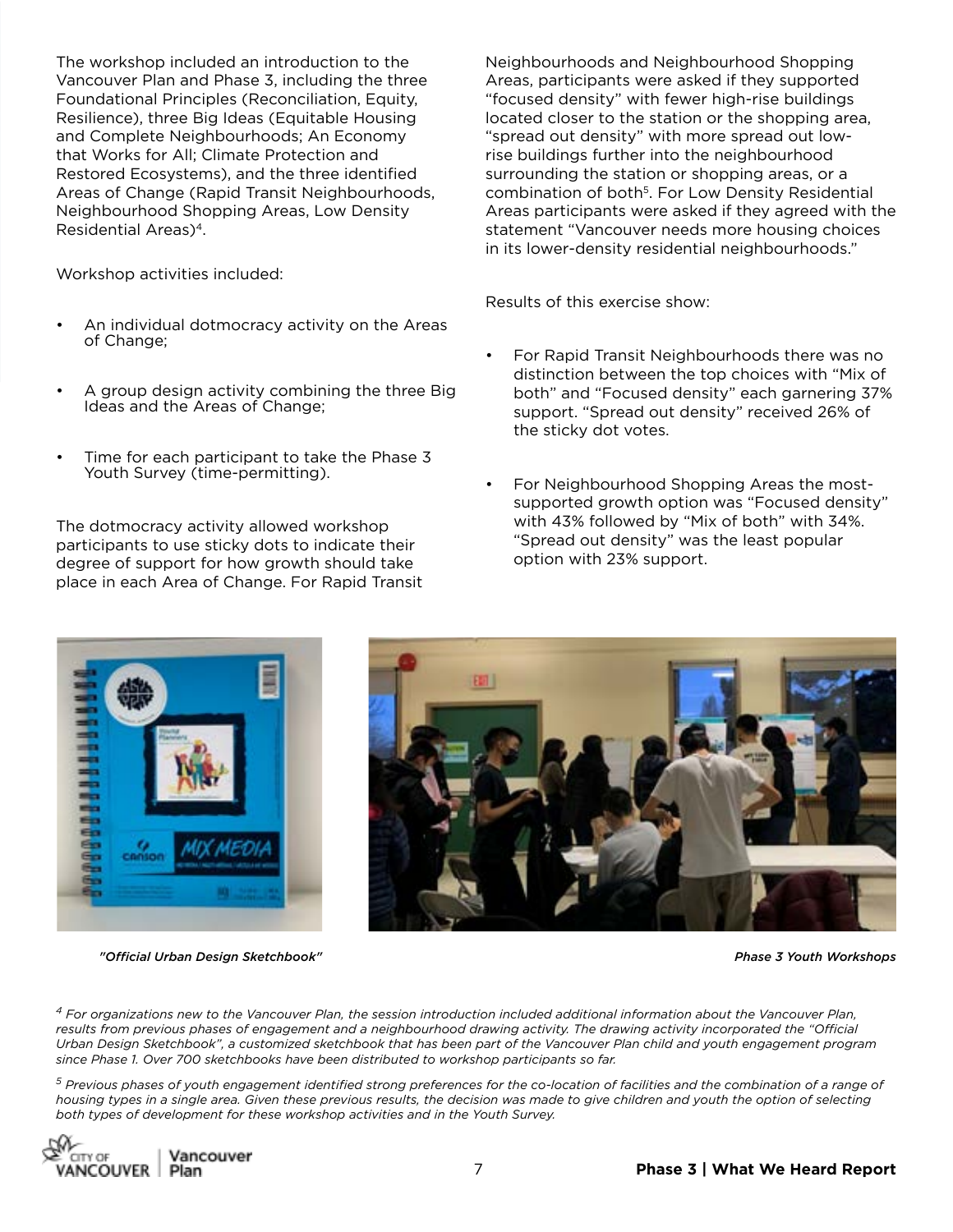• For Low Density Residential Areas, 78% of participants agreed with the statement that Vancouver needs more housing options in low-density residential neighbourhoods.

Note that these figures are cumulative across all workshops, and that there was variation in responses between sessions. See Table 1 for a summary of the dotmocracy results by session.

| <b>Session</b>                                          | <b>Rapid Transit</b><br><b>Neighbourhoods</b> |                |                      | <b>Neighbourhood Shopping</b><br><b>Areas</b> |                |                             | <b>Low Density Residential Areas</b> |                |                 |
|---------------------------------------------------------|-----------------------------------------------|----------------|----------------------|-----------------------------------------------|----------------|-----------------------------|--------------------------------------|----------------|-----------------|
|                                                         | <b>Both</b>                                   | <b>Focused</b> | <b>Spread</b><br>Out | <b>Both</b>                                   | <b>Focused</b> | <b>Spread</b><br><b>Out</b> | <b>Agree</b>                         | <b>Neutral</b> | <b>Disagree</b> |
| <b>Trout Lake Community Centre</b>                      | 27                                            | 12             | $\overline{3}$       | 26                                            | 13             | 5                           | 43                                   |                | 1               |
| <b>Hastings Sunrise</b><br><b>Community Centre</b>      | $\circ$                                       | 11             | 18                   | 3                                             | 15             | 11                          | 28                                   | 1              | $\circ$         |
| <b>Marpole-Oakridge</b><br><b>Community Centre</b>      | $\overline{2}$                                | 10             | 12                   | 8                                             | 12             | 3                           | 16                                   | 8              | $\circ$         |
| <b>City-Wide Youth Council</b>                          | 14                                            | $\overline{7}$ | 5                    | 15                                            | $\circ$        | 11                          | 19                                   | $\overline{7}$ | $\Omega$        |
| <b>False Creek Community Centre</b>                     | $\Omega$                                      | $\overline{3}$ | 6                    | $\Omega$                                      | $\overline{2}$ | 8                           | 7                                    | $\overline{3}$ | $\Omega$        |
| <b>South Vancouver</b><br><b>Neighbourhood House #1</b> | $\circ$                                       | 7              | $\overline{2}$       | 4                                             | 5              | 1                           | 7                                    | 3              | $\Omega$        |
| <b>South Vancouver</b><br><b>Neighbourhood House #2</b> | $\overline{4}$                                | $\overline{2}$ | 3                    | 6                                             | 2              | $\overline{4}$              | 9                                    | $\circ$        | $\circ$         |
| <b>Cedar Cottage</b><br><b>Neighbourhood House</b>      | 8                                             | $\overline{2}$ | $\circ$              | 4                                             | 5              | 1                           | $\circ$                              | 9              | 1               |
| Kitsilano Community Centre*                             | 5                                             | $\overline{2}$ | $\overline{2}$       | $\Omega$                                      | $\overline{2}$ | $\overline{4}$              | 8                                    | $\mathbf{1}$   | $\circ$         |
| <b>West End Community Centre</b>                        | O                                             | 9              | 1                    | $\circ$                                       | 9              | 1                           | $\overline{7}$                       | 3              | $\Omega$        |
| <b>Douglas Park Community Centre</b>                    | 9                                             | 5              | $\mathbf{1}$         | 8                                             | $\overline{3}$ | 3                           | 10 <sup>°</sup>                      | $\overline{4}$ | $\Omega$        |
| <b>Mount Pleasant</b><br><b>Community Centre</b>        | 13                                            | 13             | 4                    | 8                                             | 12             | 9                           | 25                                   | 4              | $\circ$         |

*Table 1 - Youth Workshop "Dotmocracy" Results*





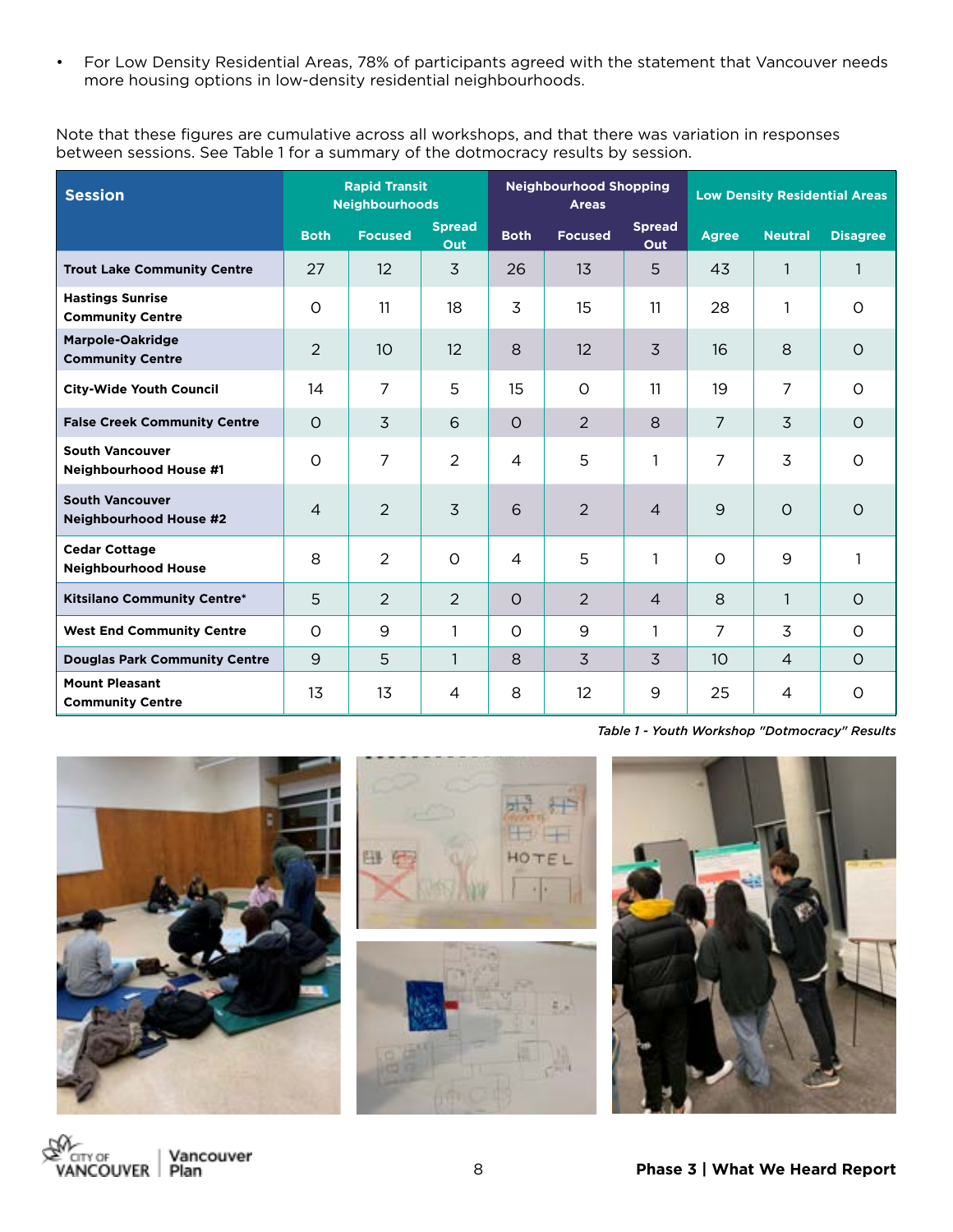The design activity allowed workshop participants to begin thinking about how the types of growth options for each Area of Change could also support the three Big Ideas. This interactive activity allowed participants to hear the opinions of others and share their own ideas for the future while working collaboratively on neighbourhood designs for the Areas of Change. The activity also provided further context for participants who also took the Youth Survey. See images 1, 2, 3 and 4 for design examples. The variety of approaches taken by different groups provided a range of ideas, of which the following were most prominent:

- A desire for new recreational amenities including pools and ice rinks (participants included amenities within all Areas of Change);
- Expanded park and public space facilities especially in Rapid Transit Neigbourhoods to balance new development;
- Addition of new commercial spaces (retail and restaurants) within each Area of Change.





*Image 1 - West End Community Centre* **Image 2 - False Creek Community Centre** 



*Image 3 - Marpole-Oakridge Community Centre Image 4 - Kitsilano Community Centre*

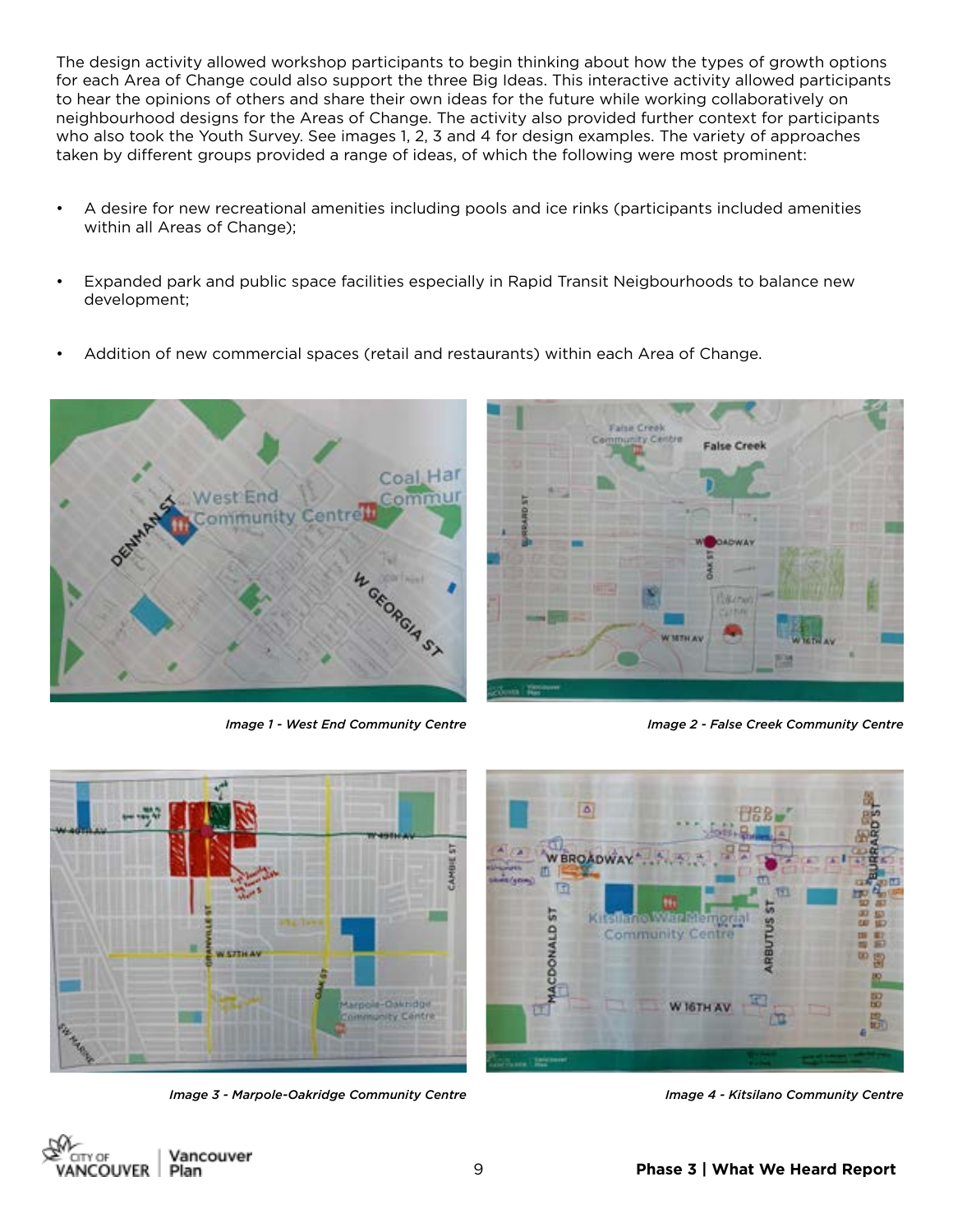# **2.2 Phase 3 Youth Survey**

The Phase 3 Youth Survey was hosted on the Young Planners website from October 25, 2021 to December 2, 2021. 276 children and youth responded to the survey<sup>6</sup>. The survey invited feedback on Key Priorities, Big Ideas and Areas of Change. The 15 project-specific questions contained in the questionnaire used a variety of formats including ranked priorities, multiple choice, open-ended and likert-scale. The survey's final section included five optional demographic questions. As with other engagement activities, the questions were based on the main survey, but were modified to make them more appropriate for children and youth by simplifying language, adding image choice options to multiple-choice questions and omitting questions that required specific technical knowledge (e.g. knowledge of different road types).

## **Question 1 -** *Priorities*

Drawing on the same list as found in Question 1 of the main survey, the youth survey began by inviting respondents to rank their top five priorities for the Vancouver Plan. Each option related to one of the Big Ideas, and the results illustrate a clear set of priorities with housing affordability and climate protection receiving the highest levels of support. The summary displays the frequency that each action was rated as the most important or the second-most important.

#### **Q1. We want to know which actions are the most important to you: pick your top 5 actions and rank them from 1 to 5:**



*6 This analysis considers only the responses from children and youth (those 25 years of age and under). An additional 6 responses were received from older participants that are not included in this summary.*

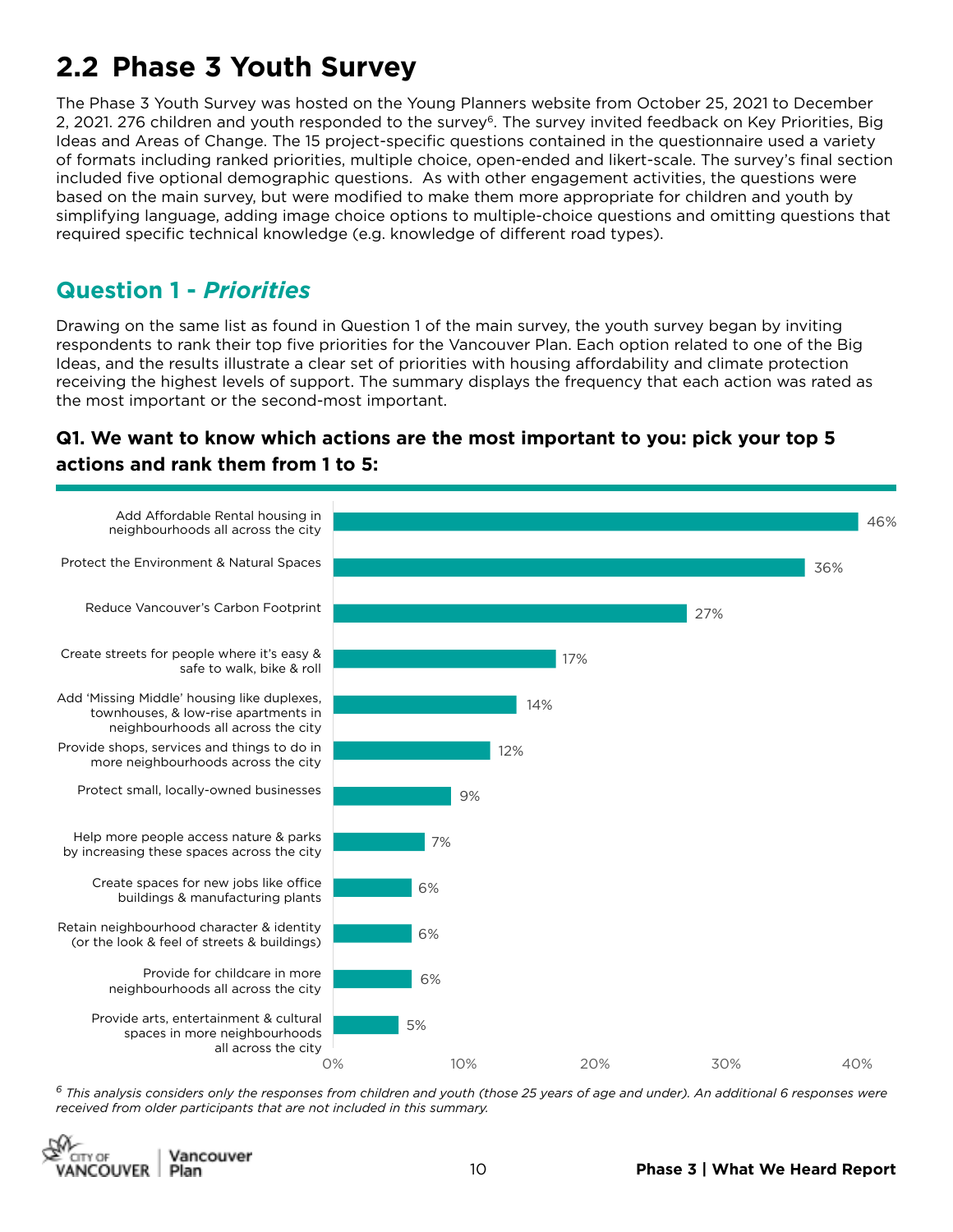# **Questions 2 - 4: Big Idea 1:** *Equitable Housing and Complete Neighbourhoods*

In the next set of questions, respondents were invited to share their perspectives on what types of housing might be appropriate across the city, their level of support for high buildings for rental or nonmarket housing, and the elements and amenities they felt would make their neighbourhoods more complete. A clear set of priorities and preferences emerged from the responses to each question.

### **Q2. See the different types of housing below and select the housing types you want to see in all neighbourhoods across the city. Choose as many, or as few, as you want7:**

Respondents noted roughly equal levels of support (61%-62%) for Townhouses and Multiplexes, Mid-rise Apartments, and Single Detached Dwellings and Duplexes. Similar levels of support were also noted for Mixed-Use Apartments (a choice not available on the main survey) (63%).



**Q3. Vancouver should create more affordable housing, like rental and nonmarket housing units, by allowing for taller buildings with more units in all neighbourhoods across the city:** 



Survey responses also indicated high levels of agreement (75% combined somewhat agree and strongly agree) with the statement.

Concerns raised included:

- The ability to secure necessary amenities to accompany these buildings;
- Access to sunlight and shading;
- The aesthetics of high-rise buildings; and,
- Whether or not these building types can actually provide affordable housing.

*7 "Mixed Use Apartments" was an option not available on the main survey*

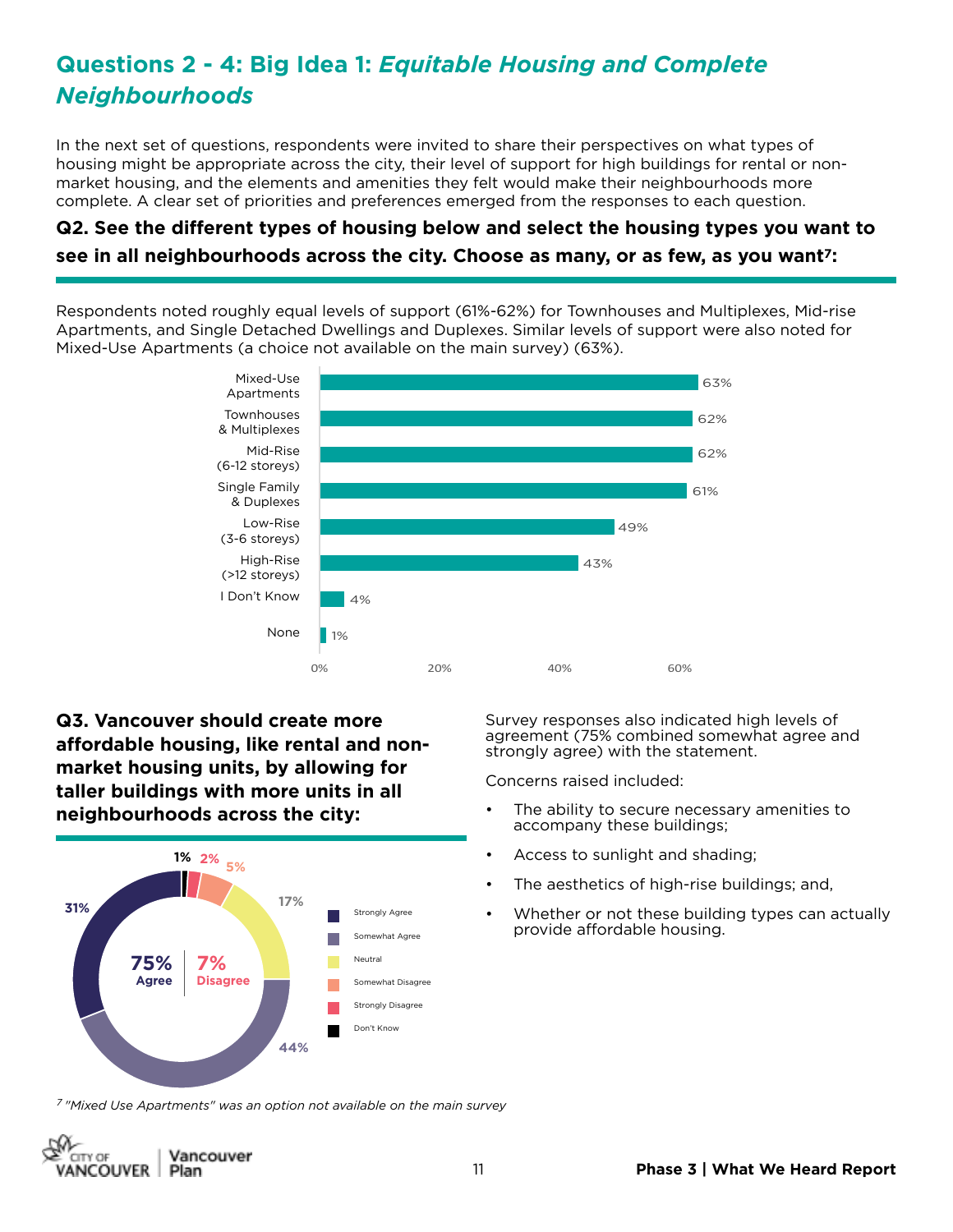#### **Q4. What kinds of activities, shops, services and jobs do you want most in your neighbourhood? Pick as many as you want!**

Participants were invited to identify the sorts of shops, services and amenities that they wanted to see in their neighbourhood. The top five most popular responses were Grocery Stores (69%), Places to eat or drink (68%), Access to transit (62%), Public spaces (60%), and Safe paths for walking and biking (58%).



#### **Question 5: Big Idea 2:** *An Economy that works for all*

The next survey question asked about the protection and intensification of industrial lands and jobcreating uses. 58% of respondents somewhat or strongly agreed with this statement, while approximately a third (32%) of respondents indicated that they were neutral.

**Q5. In Vancouver we have lands that are mainly for industry, like manufacturing and the port, should we keep these areas for jobs and try to develop even more kinds of industries and jobs on them?** 



Concerns raised included environmental and air quality impacts of industrial uses; and the need for additional lands for affordable housing and community facilities.

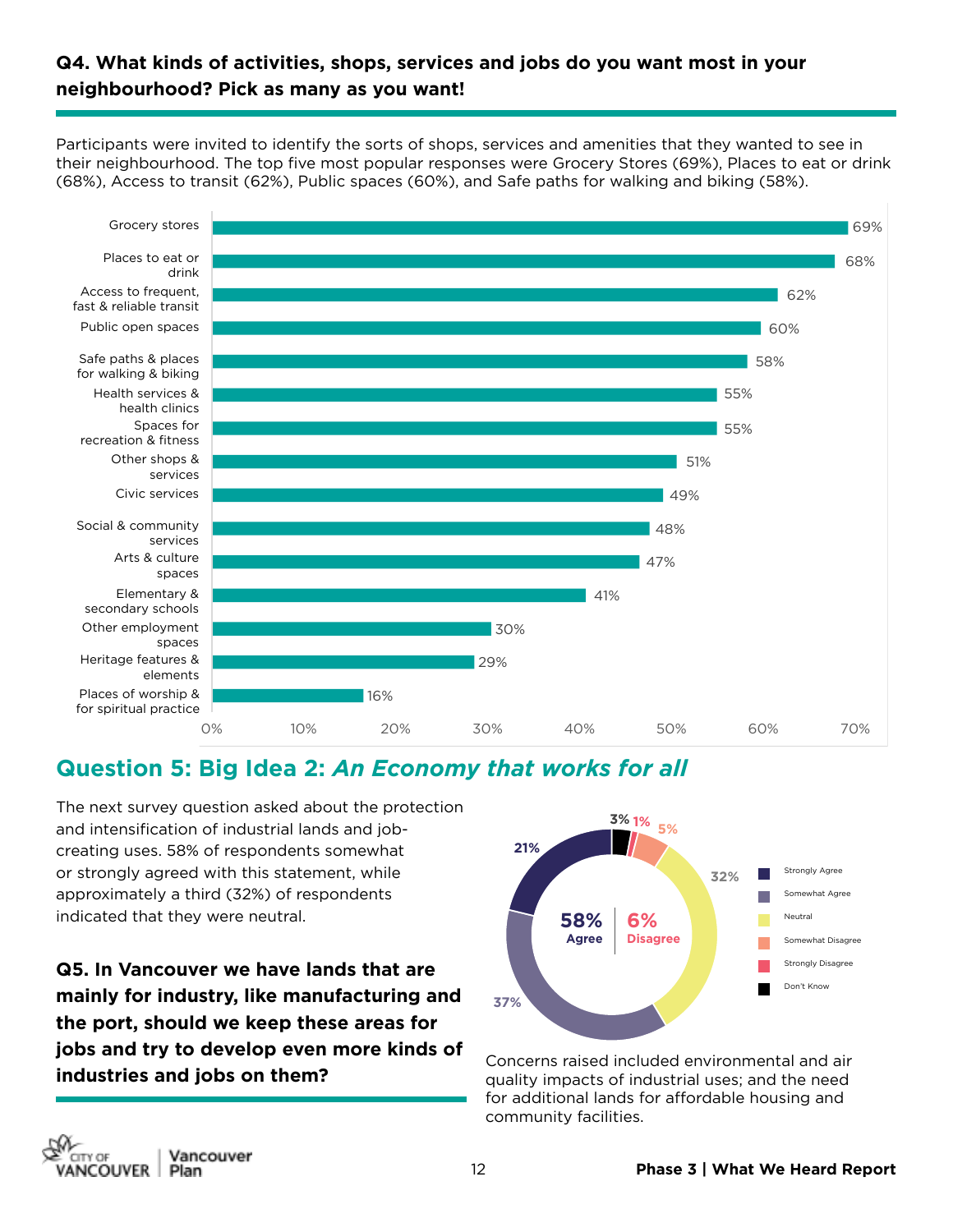## **Questions 6 - 8: Big Idea 3:** *Climate Protection and Restored Ecosystems*

Survey participants were asked three questions related to the last of the three Big Ideas. These provided respondents an opportunity to weigh in on several topics: how they want to move through their neighbourhoods, the use of environmentally friendly construction materials and the protection of environmentally sensitive areas. The responses to these questions correspond with the priorities identified in Question 1, illustrating strong support for the expansion of active transportation across the city, environmental protection and climate action.

#### **Q6. Vancouver needs to make it easier and safer to walk, bike, roll or take transit in my neighbourhood.**

84% of respondents somewhat or strongly agreed that Vancouver needs to make it easier to access active and sustainable transportation options.



Areas of concern mainly reflected that respondents already thought all of these transportation modes were safe and currently available in their neighbourhoods and no further improvements were needed.

#### **Q7. Vancouver should make everyone use environmentally friendly construction methods and materials in new buildings and renovations of older buildings.**

80% of participants agreed that Vancouver should make everyone use environmentally-friendly construction methods and materials.



Concerns raised included:

- Questions about the performance ratings and durability of these methods and materials,
- Increased housing costs for buildings that use these methods and materials.

**Q8. Vancouver should protect important natural spaces, like shorelines, floodplains and sensitive habitats that support birds, animals and fish, from new development and buildings.** 

94% of participants agreed that Vancouver should protect important natural spaces.



No additional comments were received from respondents who disagreed with the question statement

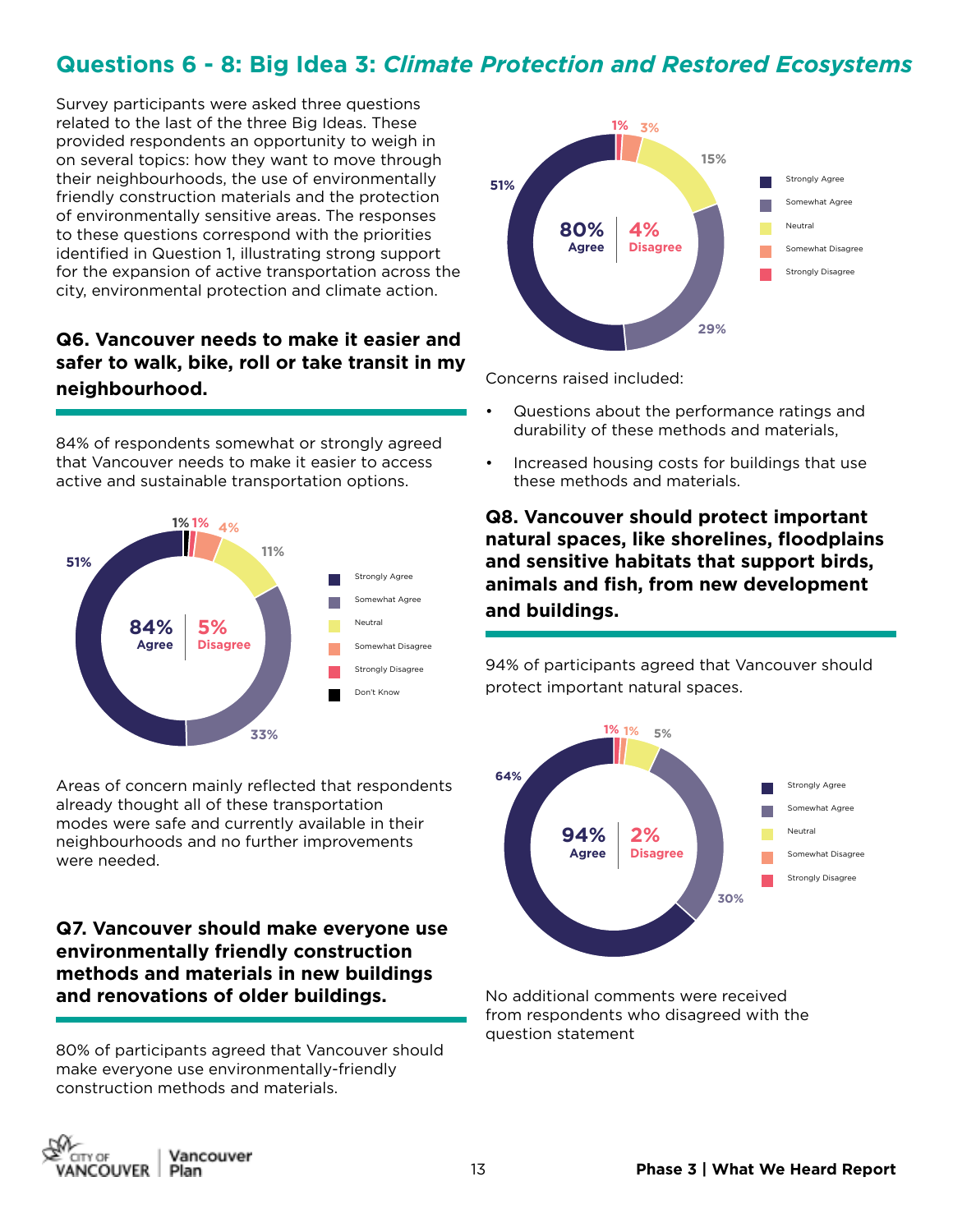# **Questions 9 - 14: Areas of Change**

This set of questions allowed respondents to share their perspectives on the three identified Areas of Change (Rapid Transit Neighbourhoods, Neighbourhood Shopping Areas and Low Density Residential Areas) including their preferred growth options and the housing types and amenities they felt were appropriate for each. Key findings include strong support for the combined option of both "Focused density" and "Spread out density" in Rapid Transit Neighbourhoods (areas within a 10 minute walk/roll of a rapid transit station or corridor)<sup>8</sup>, support for the addition of different types of housing (from multi-plexes to mid-rise apartments) in Neighbourhood Shopping Areas and support for the addition of 'Missing middle' housing options and new amenities in Low Density Residential Areas.

#### **Q9. What type of change do you want to see in our Rapid Transit Areas?**

Most participants (55%) preferred a mix of both focused and spread out density.



#### **Q10. Do we need to add more different types of housing to our Neighbourhood Shopping Areas? Pick one.**

68% of survey respondents agreed that Vancouver needs to add different housing options to Neighbourhood Shopping Areas.



Concerns raised included negative environmental impacts of new buildings and the potential loss of single-family dwellings.

*8 This approach modified the main survey to offer a middle option.*

#### **Q11. Which housing types would you like to see in our Neighbourhood Shopping Areas? Choose as many as you want!**

Mid-Rise Apartments (60%), Low-Rise Apartments (53%), and Townhouses and Multiplexes (51%) were the most popular choices.



#### **Q12. We need more shops, services and amenities in our Low-Density Residential Neighbourhoods.**

68% of survey respondent agreed that Vancouver needs more shops and services in low-density neighbourhoods.



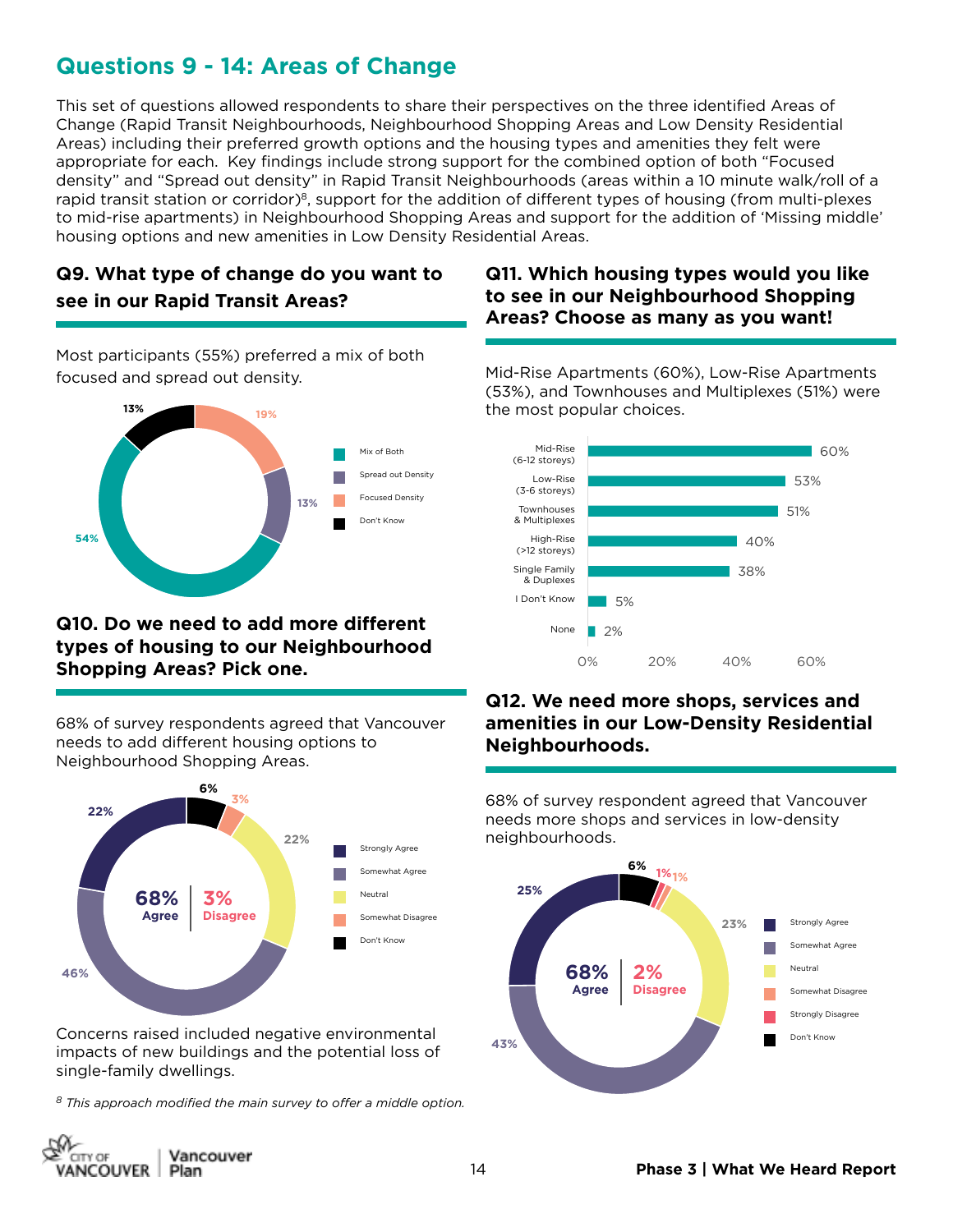#### **Q13. Vancouver needs more housing choices within its Low-Density Residential Neighbourhoods. Pick one.**

69% of respondents to the survey agreed that Vancouver needs more housing choices in lowdensity neighbourhoods.



Concerns raised included:

- The potential of price increases on nearby multifamily buildings,
- Changing look and feel of neighbourhoods.

#### **Q14. Which types of housing, if any, do you think are acceptable in these neighbourhoods? Choose as many as you want!**

Of the choices available, Townhouses and Multiplexes (67%), Single Detached Dwellings and Duplexes (63%), and Low-Rise Apartments (59%) were the most popular.



# **Survey Section 3: Demographics**

Five demographic questions were asked to better understand who was participating in this stream of Vancouver Plan engagement<sup>9</sup>.

- The average age of respondents was 16.2 years of age, with 34 respondents under the age of 13, 160 respondents between 13 and 18 years of age and 76 between 18 and 25 years of age;
- 50% of respondents identified as female, 39% identified as male, 2% identified as non-binary/ gender diverse and 9% preferred not to provide their gender identity;
- Question 17 attempted to determine where respondents live, using postal code information. Only 63% of respondents provided valid postal codes. The neighbourhoods with the most respondents were:
	- South Vancouver
	- **Sunset**
	- Douglas Park
- Question 18 asked respondents to identify their main place of ethnic origin, or that of their ancestors. Those who identified as Canadian and East Asian (e.g. Chinese, Japanese, Korean, Taiwanese) were equally represented with 31% of respondents. This was followed by those who identified as Southeast Asian (e.g. Filipino, Thai, Vietnamese) at 7% of respondents, and South Asian (e.g. Punjabi, Indian, Tamil, Pakistani, Bangladeshi) at 6%;
- The majority of respondents spoke English at home (52%), followed by Mandarin (15%), and Cantonese (8%). Additional languages spoken by respondents at home include Vietnamese, Tagalog, French, Punjabi, Korean, Hindi, Portuguese and Russian.

*9 Owing to the smaller overall survey results, disaggregated data for the main survey questions is not available.* 

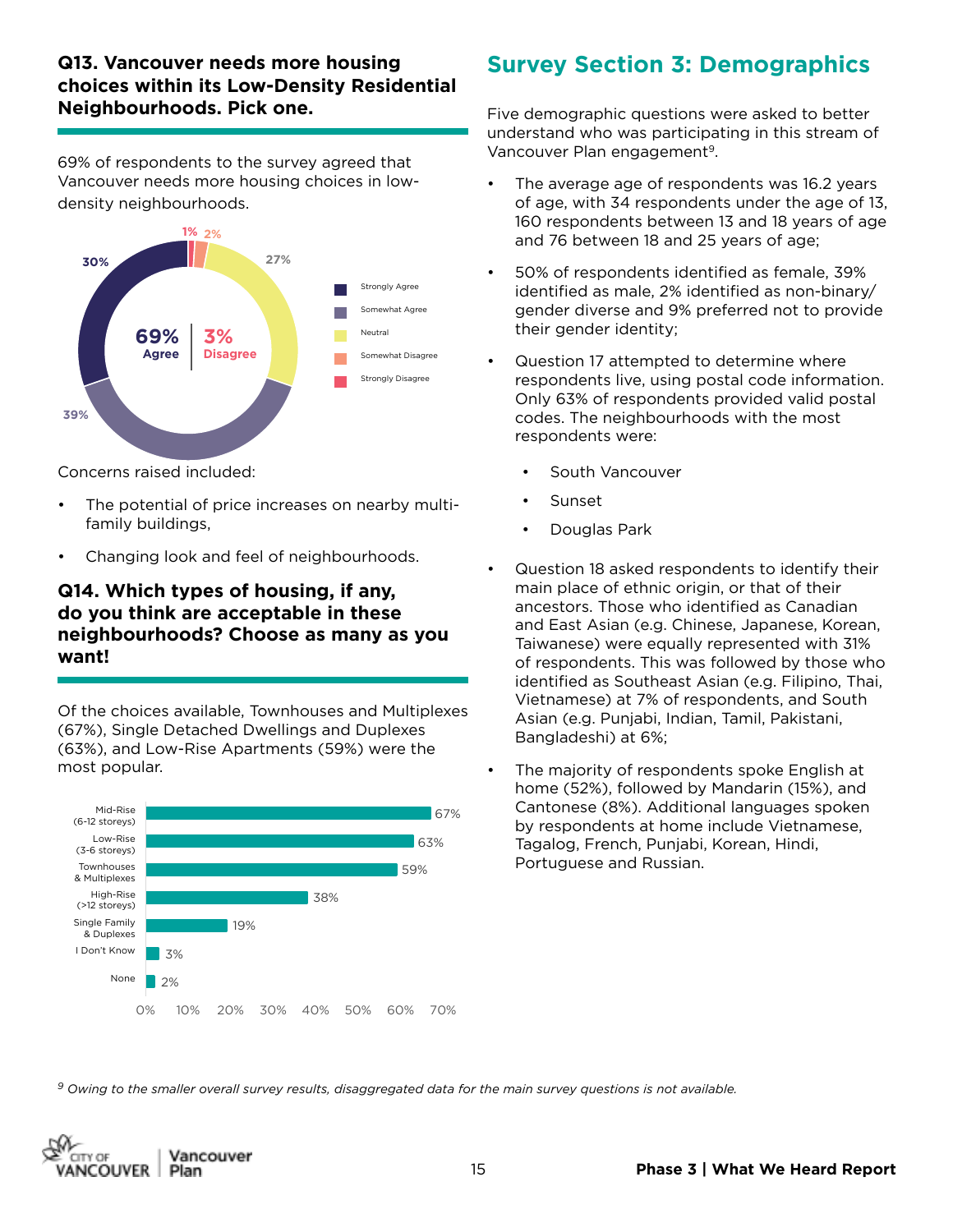# **2.3 Young Planners Design Studio**

An online studio session has been part of each phase of Vancouver Plan child and youth engagement. In Phase 3, the session asked participants for their ideas on how growth and transformation should happen in each of the three Areas of Change. The session welcomed 33 young people into the digital studio, including many that had participated in previous events. The session was open to all youth under 25 and gave participants a chance to collaborate with peers from across the city.

The session featured three groups, each led by a team of youth facilitators and paired with an architect or urban designer who provided graphic support to visualize the conversation. Each group was tasked with designing one of the Areas of Change while incorporating and advancing the three Big Ideas. The deliverables from this session are three neighbourhood designs that showcase a range of ways the Big Ideas can be actioned and some of the unique opportunities offered by each Area of Change (see figures 1, 2 and 3). Key findings that emerged from the session included:

#### **Rapid Transit Neighbourhoods:**

- Accessibility should be a key organizing principle in this area, including physical access to transit stations, as well as principles of universal design throughout station areas and their surroundings;
- Design must integrate housing (including modular housing), shops and services, and parks and natural spaces within station areas.
- Amenities and public space designs should be youth-friendly.

#### **Neighbourhood Shopping Areas:**

- The City should enable people to take advantage of the unique opportunities in these areas including activating laneways, adding greenspace to rooftops and developing the basements of buildings;
- Design principles and elements should include varied building heights, streetscapes that feature covered seating, street trees, Indigenous plants and gardens, and public washrooms;
- Commercial spaces should be used to support sustainable, local businesses and new mixed use buildings should combine retail, office and residential uses.

#### **Low Density Residential Areas:**

- Prioritize safer residential streets through improvements to lighting and universal (accessible) street design. Prioritize increasing the number of accessible crosswalks and adding more sidewalks;
- Add affordable housing through the introduction of larger mixed-use buildings;
- Develop new recreation centres that offer affordable programs and childcare and have play facilities;
- Expand the transportation network so there is better access to transit across the city, especially close to where new housing will be located in these residential neighbourhoods.

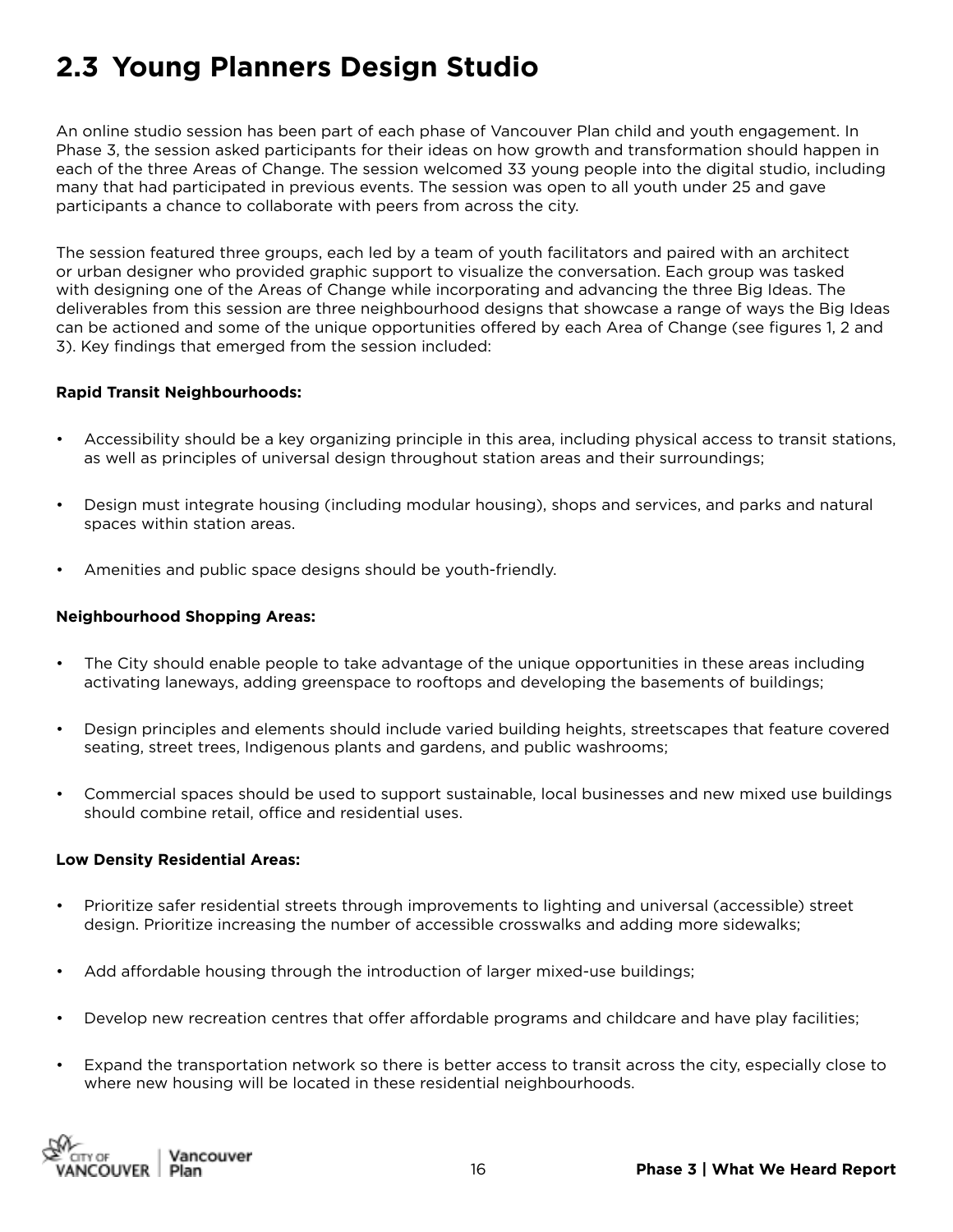

*Figure 1 - Rapid Transit Neighbourhoods*



*Figure 2 - Neighbourhood Shopping Areas Figure 3 - Low Density Residential Areas*

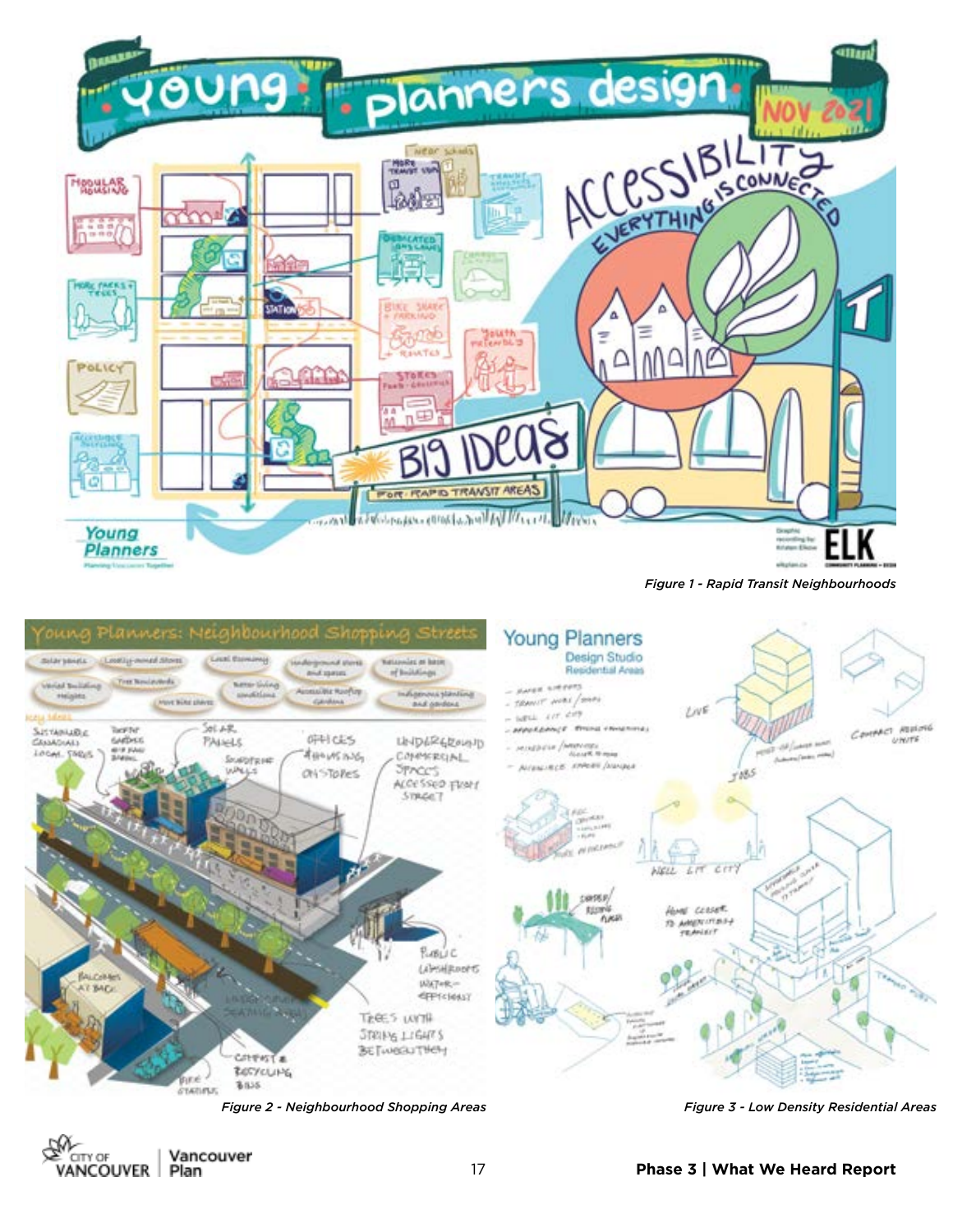# **2.4 Young Planners Education Portal**

The Young Planners website and Education Portal, a digital hub for child and youth engagement information and activities, received a complete redesign in Phase 3. The new video-forward program was designed to both support and enable youth engagement in during this phase, while also supporting civic literacy for the city's young planners.

The portal updates were made in response to feedback from Phase 2, with educators requesting options that required less preparation and with delivery options that did not depend on teachers being able to deliver the materials.

The program was divided into two modules, using a format that paired a short informational video with an interactive activity. The Youth Survey was the main engagement opportunity, with the activities serving to introduce students to the Vancouver Plan and the concepts and ideas asked about in the survey. The use of the online survey further reduced the potential burden on educators as they were not required to collate or submit any results.

#### **The updated program included 2 Modules:**

**"Module 1: Getting to the Starting Line"** included five sections, which each contain a video and corresponding activity. The videos included an official welcome to the program provided by the Mayor of Vancouver and an animated segment that explained each of the three Big Ideas. Activities included developing a class land acknowledgement, investigating the history of Vancouver places and drawing out plans for the future of Vancouver.

**"Module 2: Have your Say"** focused on the Youth Survey and included three sections: a reminder of the three Big Ideas and an introduction to the Areas of Change, the main Vancouver Plan background video and an outline of the next steps in the process. The Youth Survey was the only Module 2 activity.

The new Education Portal launched October 27, 2021 on the Young Planners project page<sup>10</sup>. At the end of Phase 3 the program videos had over 550 views. The Education Portal remains active on the Young Planners website and staff remain available to provide support to interested educators.



*10 The Vancouver School Board supported the Education Portal by promoting it directly to teachers via internal bulletins and notices. Additional promotion by Vancouver Plan staff included upwards of 500 outreach emails, including direct outreach to every public and private school principle in Vancouver, emails to high-school teachers from a range departments including Career Life Education, Social Studies, Mini-Schools, Community School Teams and alternative school programs, and notices to educators who previously indicated interest in the Vancouver Plan. Vancouver Plan staff also reached out to the Vancouver District Students' Council, Student Councils at various high schools and potentially relevant student clubs and organizations. While a number of educators expressed interest in the program, the condensed timeline of Phase 3 and various classroom and curriculum planning considerations again limited program uptake. Vancouver Plan staff collaborated with the Career Life Education Program at Eric Hamber Secondary for an in-classroom session that introduced students to the Vancouver Plan, the education portal and the Youth Survey. A number of educators indicated interest in using the program during the spring 2022 semester, which may create engagement opportunities during Phase 4.*